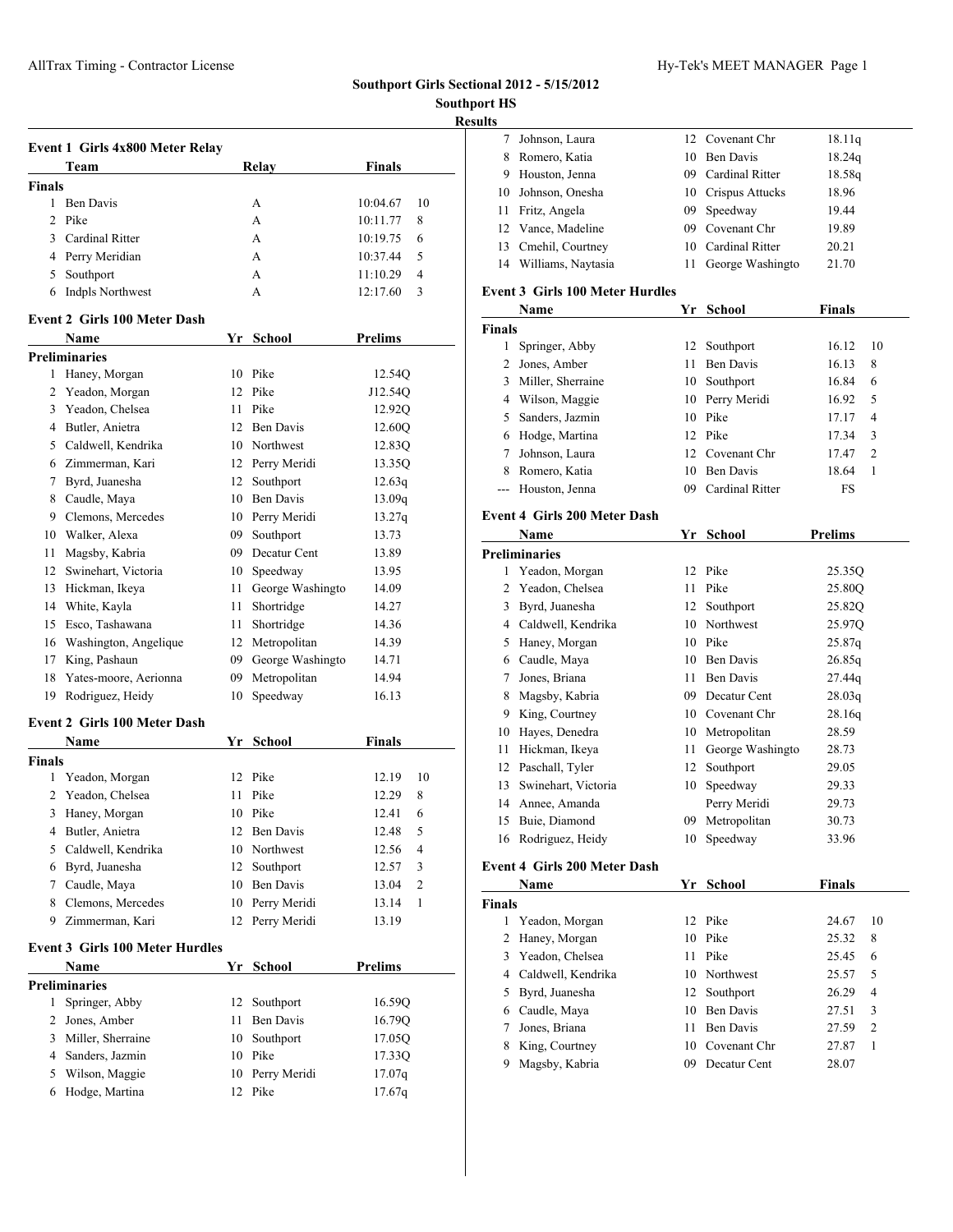## **Southport Girls Sectional 2012 - 5/15/2012**

# **Southport HS Results**

|        | Name              | Yr | <b>School</b>    | <b>Finals</b> |                |
|--------|-------------------|----|------------------|---------------|----------------|
| Finals |                   |    |                  |               |                |
| 1      | Casey, Kieran     | 10 | Perry Meridi     | 5:07.85       | 10             |
| 2      | Timm, Stephanie   | 10 | Pike             | 5:38.86       | 8              |
| 3      | Merrill, Hillary  | 10 | Pike             | 5:39.32       | 6              |
| 4      | Petersen, Erika   | 11 | Perry Meridi     | 5:40.99       | 5              |
| 5      | Gramer, Kimberly  | 11 | <b>Ben Davis</b> | 5:43.80       | $\overline{4}$ |
| 6      | Rush, Samantha    | 12 | Cardinal Ritter  | 5:53.36       | 3              |
| 7      | Hart, Emily       | 10 | Southport        | 5:55.16       | $\overline{c}$ |
| 8      | Brahm, Connie     | 09 | <b>Ben Davis</b> | 5:55.91       | 1              |
| 9      | King, Ashley      | 10 | Covenant Chr     | 5:56.48       |                |
| 10     | Law, Brandee      | 09 | Decatur Cent     | 6:03.07       |                |
| 11     | Frederick, Alecia | 09 | Southport        | 6:11.87       |                |
| 12     | Hiskes, Katie     | 10 | Cardinal Ritter  | 6:12.05       |                |
| 13     | Eavey, Alicia     | 12 | Covenant Chr     | 6:24.38       |                |
| 14     | Ortega, Valeria   | 10 | Speedway         | 6:57.68       |                |
| 15     | Smith, Nashia     | 10 | Crispus Attucks  | 7:20.94       |                |
| 16     | Perez, Lisette    | 09 | George Washingto | 7:57.91       |                |

## **Event 6 Girls 4x100 Meter Relay**

|                | <b>Team</b>                            |    | Relay            | <b>Finals</b> |                |
|----------------|----------------------------------------|----|------------------|---------------|----------------|
| <b>Finals</b>  |                                        |    |                  |               |                |
| 1              | Pike                                   |    | A                | 47.53         | 10             |
| $\mathfrak{D}$ | <b>Ben Davis</b>                       |    | A                | 49.60         | 8              |
| 3              | Southport                              |    | A                | 50.82         | 6              |
| 4              | Perry Meridian                         |    | A                | 51.47         | 5              |
| 5.             | <b>Cardinal Ritter</b>                 |    | A                | 53.31         | 4              |
| 6              | Decatur Central                        |    | A                | 53.75         | 3              |
| 7              | Indpls Shortridge                      |    | A                | 55.32         | $\overline{2}$ |
| 8              | Speedway                               |    | A                | 56.00         | 1              |
| 9              | Indpls Metropolitan                    |    | А                | 57.47         |                |
|                | <b>Event 7 Girls 400 Meter Dash</b>    |    |                  |               |                |
|                | <b>Name</b>                            | Yr | School           | <b>Finals</b> |                |
| <b>Finals</b>  |                                        |    |                  |               |                |
| 1              | Butler, Anietra                        | 12 | <b>Ben Davis</b> | 57.83         | 10             |
| $\overline{c}$ | Newhouse, Ariana                       | 09 | Perry Meridi     | 58.42         | 8              |
| 3              | Bessiake, Michelle                     | 11 | Pike             | 1:00.13       | 6              |
| 4              | Follrod, Alicia                        | 12 | Cardinal Ritter  | 1:00.25       | 5              |
| 5              | Williams, Jasmine                      | 12 | Speedway         | 1:00.38       | $\overline{4}$ |
| 6              | Voehringer, Faith                      | 12 | Covenant Chr     | 1:01.30       | 3              |
| 7              | Harvey-King, Micah                     | 09 | Southport        | 1:02.55       | $\overline{2}$ |
| 8              | Smith, Jazmine                         | 12 | Pike             | 1:02.65       | $\mathbf{1}$   |
| 9              | Moore, Tiaunna                         | 11 | <b>Ben Davis</b> | 1:05.27       |                |
| 10             | Patterson, Shelbi                      |    | 10 Decatur Cent  | 1:06.27       |                |
| 11             | Gossman, Kristen                       | 11 | Cardinal Ritter  | 1:07.04       |                |
| 12             | Moran, Monica                          |    | 09 Internationa  | 1:07.56       |                |
| 13             | Collins, Zharia                        | 10 | Crispus Attucks  | 1:09.27       |                |
| $\overline{a}$ | Rivera, Nashalie                       | 09 | George Washingto | FS            |                |
|                | <b>Event 8 Girls 300 Meter Hurdles</b> |    |                  |               |                |
|                | Name                                   | Yr | School           | <b>Finals</b> |                |
| <b>Finals</b>  |                                        |    |                  |               |                |

Springer, Abby 12 Southport 46.14 10

| s  |                     |    |                  |         |                |
|----|---------------------|----|------------------|---------|----------------|
| 2  | Henderson, Jailyn   | 12 | Pike             | 46.94   | 8              |
| 3  | Zimmerman, Kari     | 12 | Perry Meridi     | 47.00   | 6              |
| 4  | Wilson, Maggie      | 10 | Perry Meridi     | 48.74   | 5              |
| 5  | Williams, Sadarah   | 10 | Pike             | 49.75   | 4              |
| 6  | Harris, Meka        | 11 | <b>Ben Davis</b> | 49.86   | 3              |
| 7  | Johnson, Laura      | 12 | Covenant Chr     | 49.99   | $\overline{2}$ |
| 8  | Nelms, Chelsea      | 10 | Decatur Cent     | 50.32   | 1              |
| 9  | Ford, Brandi        | 09 | Southport        | 50.86   |                |
| 10 | McDonald, Michaela  | 11 | Cardinal Ritter  | 52.25   |                |
| 11 | Vance, Madeline     | 09 | Covenant Chr     | 52.62   |                |
| 12 | Houston, Jenna      | 09 | Cardinal Ritter  | 54.47   |                |
| 13 | Jones, Amber        | 11 | Ben Davis        | 54.59   |                |
| 13 | Yazzie, Taylor      | 11 | Decatur Cent     | 54.59   |                |
| 15 | Strawter, Nyla      | 10 | Crispus Attucks  | 55.26   |                |
| 16 | Suk-in, Eam         | 12 | Internationa     | 58.09   |                |
| 17 | Vongpraseuth, Hanna | 11 | Speedway         | 58.67   |                |
| 18 | Williams, Naytasia  | 11 | George Washingto | 1:00.18 |                |
|    |                     |    |                  |         |                |

# **Event 9 Girls 800 Meter Run**

|               | Name               | Yr | <b>School</b>    | <b>Finals</b> |                |
|---------------|--------------------|----|------------------|---------------|----------------|
| <b>Finals</b> |                    |    |                  |               |                |
| 1             | Campbell, Danielle | 09 | Pike             | 2:21.49       | 10             |
| 2             | Marrero, Alethia   | 11 | <b>Ben Davis</b> | 2:21.50       | 8              |
| 3             | Casey, Kieran      | 10 | Perry Meridi     | 2:24.10       | 6              |
| 4             | Williams, Hope     | 10 | Pike             | 2:28.35       | 5              |
| 5             | Vandever, Devyn    | 10 | Ben Davis        | 2:30.64       | 4              |
| 6             | Huber, Emily       | 09 | Decatur Cent     | 2:37.61       | 3              |
| 7             | Stuper, Claire     | 11 | Cardinal Ritter  | 2:39.95       | $\overline{2}$ |
| 8             | Eavey, Alicia      | 12 | Covenant Chr     | 2:44.07       | 1              |
| 9             | Bell, Jada         | 10 | Southport        | 2:44.14       |                |
| 10            | King, Ashley       | 10 | Covenant Chr     | 2:46.59       |                |
| 11            | Douglas, Christina | 10 | Perry Meridi     | 2:48.31       |                |
| 12            | Philebaum, Haley   | 09 | Decatur Cent     | 2:48.88       |                |
| 13            | Odle, Alexis       | 09 | Southport        | 2:49.33       |                |
| 14            | Jones, Alycia      | 10 | Crispus Attucks  | 2:51.45       |                |
| 15            | Hendricks, Mary    | 09 | Speedway         | 3:12.65       |                |
| 16            | Berry, Amelia      | 10 | Speedway         | 3:21.39       |                |
| 17            | Salinas, Gabriela  | 11 | George Washingto | 3:53.91       |                |

## **Event 10 Girls 3200 Meter Run**

|               | Name                | Yr | School           | <b>Finals</b> |                |
|---------------|---------------------|----|------------------|---------------|----------------|
| <b>Finals</b> |                     |    |                  |               |                |
|               | Carpenter, Amy      |    | 10 Decatur Cent  | 11:35.48      | 10             |
| 2             | Greene, Lydia       |    | 12 Pike          | 11:45.15      | 8              |
| 3             | Huckleberry, Briana | 11 | Perry Meridi     | 12:18.66      | 6              |
| 4             | Greene, Sophia      | 12 | Pike             | 12:39.31      | 5              |
| 5.            | Speitel, Katelyn    | 09 | <b>Ben Davis</b> | 12:55.32      | $\overline{4}$ |
| 6             | Scott, Holly        |    | 12 Speedway      | 12:57.51      | 3              |
|               | Petersen, Erika     | 11 | Perry Meridi     | 13:09.52      | $\overline{2}$ |
| 8             | Miller, Hannah      | 11 | <b>Ben Davis</b> | 13:10.56      | 1              |
| 9             | Knapp, Payton       | 12 | Decatur Cent     | 13:49.40      |                |
| 10            | Zorman, Taylor      | 11 | Southport        | 13:49.70      |                |
| 11            | Mobley, Meg         | 10 | Southport        | 13:55.28      |                |
| 12            | Zumbrun, Lydia      | 10 | Covenant Chr     | 13:56.92      |                |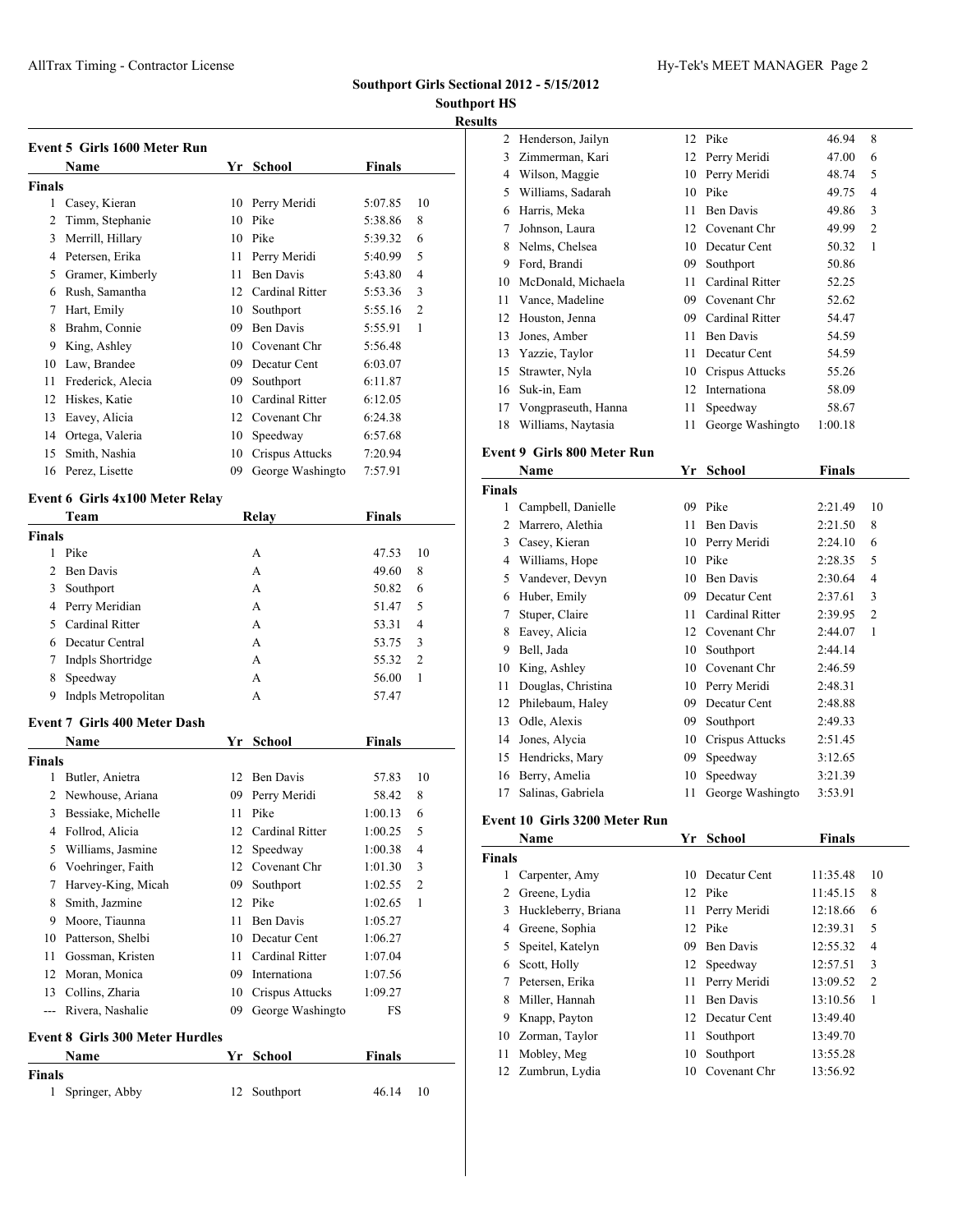AllTrax Timing - Contractor License **Hy-Tek's MEET MANAGER** Page 3

## **Southport Girls Sectional 2012 - 5/15/2012**

**Southport HS Results**

|                    | Event 11 Girls 4x400 Meter Relay   |    |                    |               |                |
|--------------------|------------------------------------|----|--------------------|---------------|----------------|
|                    | Team                               |    | Relay              | <b>Finals</b> |                |
| Finals             |                                    |    |                    |               |                |
| 1                  | Pike                               |    | A                  | 4:05.69       | 10             |
| 2                  | <b>Ben Davis</b>                   |    | A                  | 4:10.27       | 8              |
| 3                  | Cardinal Ritter                    |    | A                  | 4:13.55       | 6              |
|                    | 4 Perry Meridian                   |    | A                  | 4:16.46       | 5              |
| 5                  | Southport                          |    | A                  | 4:20.99       | 4              |
|                    | 6 Covenant Chr                     |    | A                  | 4:22.06       | 3              |
| 7                  | Indpls Northwest                   |    | A                  | 4:25.60       | 2              |
| 8                  | Decatur Central                    |    | A                  | 4:46.37       | 1              |
| 9                  | Speedway                           |    | A                  | 4:53.07       |                |
|                    | <b>Event 12 Girls High Jump</b>    |    |                    |               |                |
|                    | Name                               |    | Yr School          | <b>Finals</b> |                |
| Finals             |                                    |    |                    |               |                |
| 1                  | Henderson, Jailyn                  | 12 | Pike               | 5-04.00       | 10             |
| 2                  | Twigg, Makayla                     | 10 | Perry Meridi       | $5 - 02.00$   | 7              |
| 2                  | Marrero, Alethia                   | 11 | <b>Ben Davis</b>   | 5-02.00       | 7              |
| 4                  | Gardner, JaBreena                  | 11 | Southport          | 5-00.00       | 5              |
|                    | 5 White, Kylee                     | 12 | Decatur Cent       | 4-10.00       | $\overline{4}$ |
| 6                  | Amos, Julie                        |    | 12 Cardinal Ritter | J4-10.00      | 3              |
|                    | 7 Craig, Deondra                   |    | 12 Northwest       | J4-10.00      | $\overline{2}$ |
| 8                  | Smith, Jazmine                     |    | 12 Pike            | 4-08.00       | 0.3            |
| 8                  | Nash, Allison                      | 10 | Speedway           | 4-08.00       | 0.3            |
| 8                  | Shoemake, Tayler                   |    | 09 Ben Davis       | 4-08.00       | 0.3            |
| 11                 | Clem, Sarah                        |    | Perry Meridi       | J4-08.00      |                |
| 11                 | Fritz, Angela                      |    | 09 Speedway        | J4-08.00      |                |
| 13                 | Hickman, Ikeya                     | 11 | George Washingto   | 4-06.00       |                |
| ---                | King, Pashaun                      | 09 | George Washingto   | NΗ            |                |
| ---                | Oner, Miah                         | 10 | Shortridge         | NH            |                |
|                    | <b>Event 13 Girls Long Jump</b>    |    |                    |               |                |
|                    | Name                               |    | Yr School          | Finals        |                |
| Finals             |                                    |    |                    |               |                |
| 1                  | Yeadon, Chelsea                    | 11 | Pike               | 16-10.00      | 10             |
| 2                  | Lambert, Megan                     | 12 | Covenant Chr       | 16-09.50      | 8              |
| 3                  | Caldwell, Kendrika                 |    | 10 Northwest       | 16-07.50      | 6              |
|                    | 4 Jones, Amber                     |    | 11 Ben Davis       | 16-02.50      | 5              |
| 5                  | Bannie, Madia                      |    | 12 Southport       | 15-07.50      | 4              |
| 6                  | Finnell, Alexis                    | 10 | Cardinal Ritter    | 15-05.00      | 3              |
| 7                  | Clemons, Mercedes                  |    | 10 Perry Meridi    | 14-08.00      | 2              |
| 8                  | Annee, Olivia                      | 11 | Perry Meridi       | 14-03.00      | 1              |
| 9                  | Fisher, Moriah                     | 10 | <b>Ben Davis</b>   | 12-09.00      |                |
| 10                 | Esco, Tashawana                    | 11 | Shortridge         | 11-11.00      |                |
| 11                 | Smith, Kyilah                      | 12 | Metropolitan       | 10-11.50      |                |
| $---$              | Paschall, Tyler                    | 12 | Southport          | <b>FOUL</b>   |                |
| $ -$               | Gray, Ariel                        | 09 | Pike               | FOUL          |                |
|                    | <b>Event 14 Girls Discus Throw</b> |    |                    |               |                |
|                    | <b>Name</b>                        |    | Yr School          | <b>Finals</b> |                |
|                    |                                    |    |                    |               |                |
|                    |                                    |    |                    |               |                |
| 1                  | Capps, Ariel                       | 12 | Decatur Cent       | 123-09        | 10             |
| <b>Finals</b><br>2 | Trackwell, Rylea                   | 12 | Decatur Cent       | 123-04        | 8              |

| սււչ               |                                  |    |                           |               |                          |
|--------------------|----------------------------------|----|---------------------------|---------------|--------------------------|
| 4                  | Nyemah, Dolly                    | 12 | Perry Meridi              | 108-07        | 5                        |
| 5                  | Whitten, Carissa                 | 10 | <b>Ben Davis</b>          | 104-08        | 4                        |
| 6                  | Henderson, Jailyn                |    | 12 Pike                   | 102-00        | 3                        |
| 7                  | McAtee, Kortney                  | 11 | Southport                 | 99-07         | 2                        |
| 8                  | Smith, Ayanna                    | 12 | Crispus Attucks           | 96-06         | 1                        |
|                    | 9 Crow, Allison                  | 11 | Pike                      | 95-09         |                          |
| 10                 | Brothers, Bailey                 | 10 | Southport                 | 93-08         |                          |
| 11                 | Young, Marina                    | 12 | Perry Meridi              | 89-03         |                          |
|                    | 12 Collier, Sha                  | 10 | Covenant Chr              | 83-10         |                          |
| 13                 | Davidson, Curtice                |    | 12 Crispus Attucks        | 80-11         |                          |
|                    | 14 Grady, Shayna                 |    | 10 Cardinal Ritter        | 80-06         |                          |
| 15                 | Rodriguez, Jazmin                |    | 12 George Washingto       | 79-07         |                          |
|                    | 16 Elam, Shalandra               | 11 | Northwest                 | 74-06         |                          |
|                    | 17 Binhack, Emily                |    | 10 Cardinal Ritter        | 69-08         |                          |
| 18                 | Perez, Denise                    |    | 10 George Washingto       | 67-11         |                          |
| 19                 | Cook, Shoneq                     | 11 | Shortridge                | 55-00         |                          |
| 20                 | Massey, Shawkia                  | 09 | Shortridge                | 53-07         |                          |
| 21                 | Ghariani, Emma                   | 11 | Internationa              | 40-06         |                          |
| 22                 | Thomason, Hannah                 | 10 | Internationa              | 31-08         |                          |
|                    |                                  |    |                           |               |                          |
|                    | <b>Event 15 Girls Shot Put</b>   |    |                           |               |                          |
|                    | Name                             |    | Yr School                 | Finals        |                          |
| <b>Finals</b>      |                                  |    |                           |               |                          |
| 1                  | Nyemah, Dolly                    |    | 12 Perry Meridi           | 41-03.25      | 10                       |
| 2                  | Henderson, Jailyn                |    | 12 Pike                   | 39-03.75      | 8                        |
|                    | 3 Capps, Ariel                   |    | 12 Decatur Cent           | 39-00.00      | 6                        |
|                    | 4 Pope, Erika                    |    | 11 Decatur Cent           | 37-04.00      | 5                        |
| 5                  | Smith, Ayanna                    |    | 12 Crispus Attucks        | 37-00.00      | 4                        |
| 6                  | Jones, Cierra                    |    | 11 Ben Davis              | 35-03.50      | 3                        |
| 7                  | Bridges, Molly                   |    | 10 Southport              | 34-07.00      | 2                        |
| 8                  | Miller, Breena                   | 11 | <b>Ben Davis</b>          | 34-00.00      | 1                        |
| 9                  | Moore, Dasia                     | 11 | Cardinal Ritter           | 33-03.00      |                          |
|                    | 10 Hooks, Erin                   |    | 12 Pike                   | 31-01.50      |                          |
| 11                 | Elam, Shalandra                  | 11 | Northwest                 | 29-07.00      |                          |
| 12                 | Brothers, Bailey                 |    | 10 Southport              | 29-02.50      |                          |
| 13                 | Davidson, Curtice                |    | 12 Crispus Attucks        | 28-08.00      |                          |
|                    | 14 Collier, Sha                  |    | 10 Covenant Chr           | 28-04.00      |                          |
| 15                 | Marshall, Mary                   | 11 | Cardinal Ritter           | 27-09.00      |                          |
| 15                 | Buchanan, Stephanie              | 10 | Shortridge                | 27-09.00      |                          |
| 17                 | Fritz, Angela                    | 09 | Speedway                  | 27-05.00      |                          |
| 18                 | Perez, Denise                    | 10 | George Washingto          | 26-00.00      |                          |
| 19                 | Padgett, Megan                   | 10 | Perry Meridi              | 25-10.00      |                          |
| 20                 | Bradley, Mariah                  | 11 | Shortridge                | 23-08.00      |                          |
| 21                 | Flores, Nancy                    | 10 | George Washingto          | 22-11.00      |                          |
| 22                 | Ghariani, Emma                   | 11 | Internationa              | 19-03.00      |                          |
| 23                 | Thomason, Hannah                 | 10 | Internationa              | 15-05.00      |                          |
|                    | <b>Event 16 Girls Pole Vault</b> |    |                           |               |                          |
|                    | Name                             | Yr | <b>School</b>             | <b>Finals</b> |                          |
|                    |                                  |    |                           |               |                          |
| <b>Finals</b><br>1 | Schneider, Lillian               | 11 | Pike                      | 10-00.00      | 10                       |
| 2                  | Herring, Breanna                 | 11 | Pike                      | 9-06.00       | 8                        |
| 3                  |                                  | 11 |                           |               |                          |
| 4                  | Barger, Sydney<br>Yazzie, Taylor | 11 | Southport<br>Decatur Cent | J9-06.00      | 6<br>5                   |
|                    |                                  | 09 |                           | 9-00.00       | $\overline{\mathcal{L}}$ |
| 5                  | Wright, Shayla                   |    | Southport                 | 8-06.00       |                          |
| 6                  | Harris, Meka                     | 11 | Ben Davis                 | J8-06.00      | 3                        |